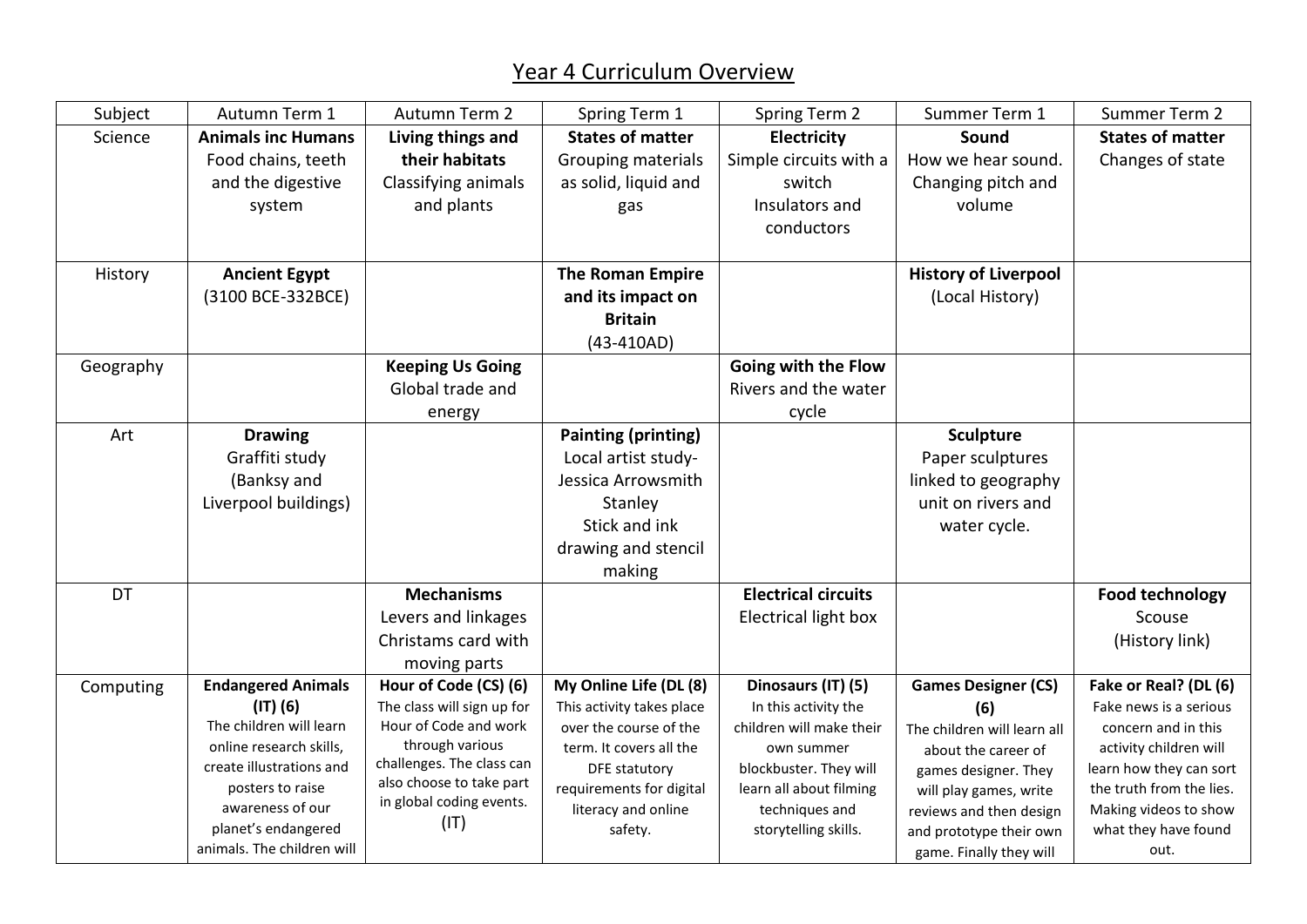|             | also get involved with<br>environmental<br>campaigns. They will<br>make a class film about<br>how making small<br>changes can help e.g. air<br>pollution and turning off<br>your engines |                                                                                                                                                                                                                                                                                  |                                                                      | <b>Wizard School (World</b><br><b>Book Day)</b><br>The children will<br>undertake a series of<br>creative challenges<br>based around the Harry<br>Potter books                                                                                                                                                                                            | pitch their game idea to<br>the class.                                  | <b>Minecraft Challenge</b><br>Who is the best at<br>building. The children<br>take part in a series of<br>maths/Minecraft<br>challenges                                                                                                                              |
|-------------|------------------------------------------------------------------------------------------------------------------------------------------------------------------------------------------|----------------------------------------------------------------------------------------------------------------------------------------------------------------------------------------------------------------------------------------------------------------------------------|----------------------------------------------------------------------|-----------------------------------------------------------------------------------------------------------------------------------------------------------------------------------------------------------------------------------------------------------------------------------------------------------------------------------------------------------|-------------------------------------------------------------------------|----------------------------------------------------------------------------------------------------------------------------------------------------------------------------------------------------------------------------------------------------------------------|
| Music       |                                                                                                                                                                                          | <b>Christmas singing-</b><br>performance<br>Children to rehearse<br>seasonal songs and<br>perform to a live<br>audience with<br>increased<br>confidence.<br>Sing as part of an<br>ensemble with<br>increasing<br>confidence and<br>posture.<br>Sing 'on pitch' and 'in<br>time'. |                                                                      | Glockenspeil-<br>Charanga<br>Recognise a range of<br>musical instruments<br>and the different<br>sounds they make.<br>Explore and<br>recognise a range of<br>musical genres.<br>Use and understand<br>musical language<br>(rhythm, pulse,<br>tempo, pitch,<br>dynamics, timbre,<br>duration).<br>Develop<br>understanding, and<br>use of, staff notation. |                                                                         | <b>Samba Drumming</b><br>Perform increasingly<br>challenging rhythms<br>using untuned<br>instruments.<br>Play and perform in<br>solo or ensemble<br>contexts with<br>increasing<br>confidence.<br>Listen to and recall<br>sounds with<br>increasing aural<br>memory. |
| French      | <b>Presenting myself</b><br>Je me presente                                                                                                                                               |                                                                                                                                                                                                                                                                                  | In the classroom<br>En classe                                        |                                                                                                                                                                                                                                                                                                                                                           | The weather<br>Quel temps fait-il?                                      |                                                                                                                                                                                                                                                                      |
| <b>PSHE</b> | Being me in my<br>world<br>Why being listened<br>to and listening to<br>others is important.                                                                                             | <b>Celebrating</b><br><b>Difference</b><br>How first<br>impressions can<br>change. Why                                                                                                                                                                                           | <b>Dreams and Goals</b><br>Setting new goals<br>and being resilient. | <b>Healthy Me</b><br>Feelings of anxiety<br>and fear associated<br>with peer pressure                                                                                                                                                                                                                                                                     | Relationships<br>Ways to manage<br>feelings after<br>experiencing loss. | <b>Changing Me</b><br>Changes that<br>happen to our<br>bodies (puberty).                                                                                                                                                                                             |